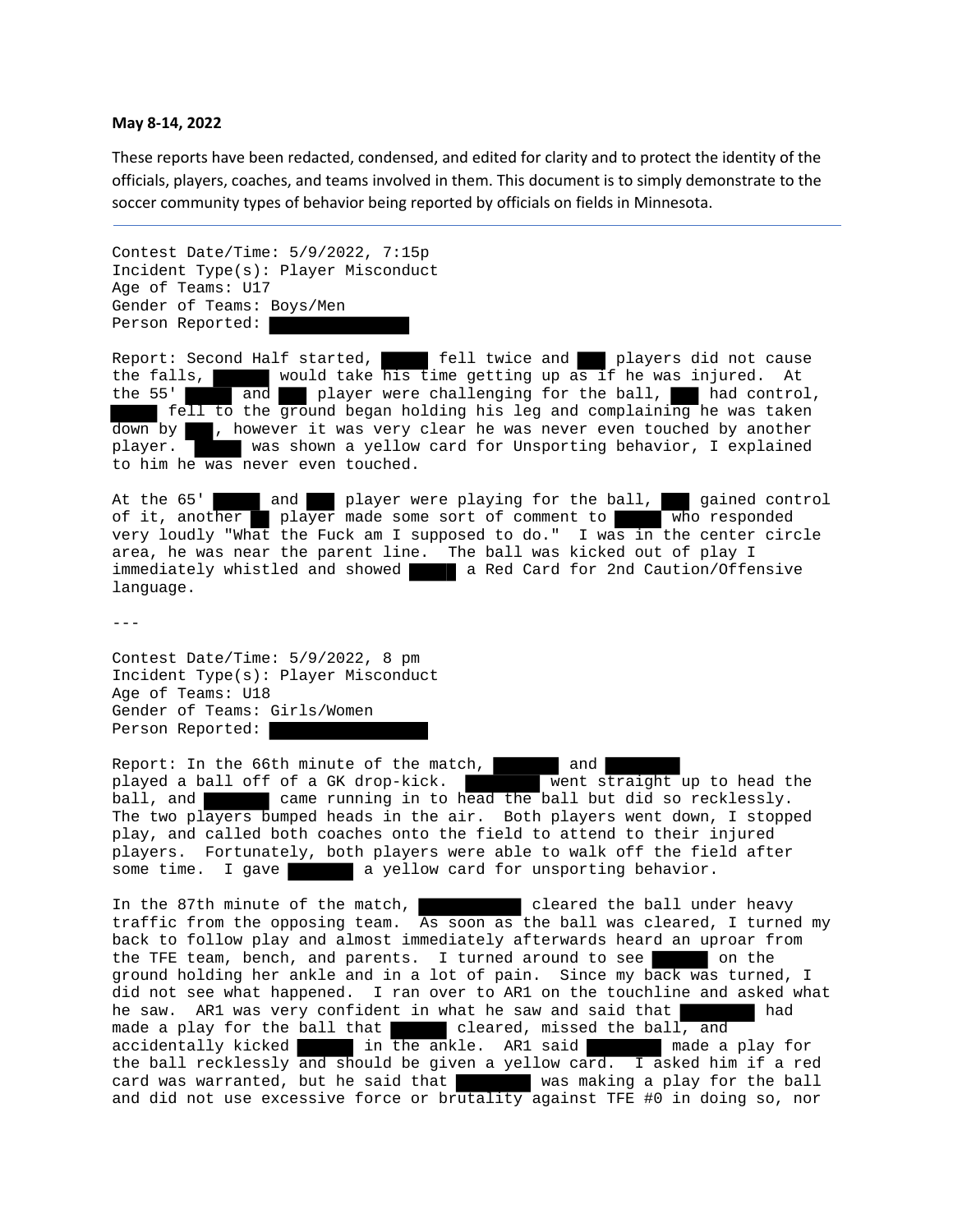did she attempt to make a play when not have the ball. AR1 was confident that the play was an accident, reckless, but not done with excessive force or brutality. Based on this, I gave a vellow card for unsporting behavior. was injured, left the field for the remainder of the game.

 $-$ 

Contest Date/Time: 5/9/2022, 8:30PM Incident Type(s): Player Misconduct Age of Teams: Adult Gender of Teams: Boys/Men Person Reported:

Report: In the 83rd minute a goal was scored by **the substitute** , all of the players thought the goal scorer was offside, AR 1 quickly confirmed the goal. At that point players from started yelling and asking lots of questions. I was talking **players** when AR 1 called me over and informed me that  $\blacksquare$  said "you are a f\*cking b\*tch" to AR 1. I issued a red card to for

After doing that the captain for **had a discussion with me saying** that AR 1 told with the got kicked in the head too hard" which he claimed aggravated the response from (he did have a head injury before this incident, in the 2nd half but continued playing). I did not hear this.

AR 2 told me after the game that as walked towards the bench and removed his gear, he continued to be aggravating towards the other team. However, we did not hear what was said.

 $-$ - $-$ 

Contest Date/Time: 5/10/2022, 6:00 p.m. Incident Type(s): Coach Misconduct Age of Teams: U13 Gender of Teams: Girls/Women Person Reported:

Report: In the 20th minute, a and a and a player challenged for the ball. Both tripped. Coach yelled from the sidelines, "Are you going to call that?" I stopped play because the player was still on the ground holding her leg/ankle. I waived the coach on to attend to the player. Coach came straight to me, without going to his player, and asked if that was a fair challenge for the ball. I issued him a yellow card for verbal dissent.

In the 40th minute, two opposing players again challenged for the ball and collided near the bench area. The player fell to the ground saying she got hit in the head. Coach again yelled from the bench, "Ref are you going to call that? This is getting very serious." He continued to say things I could not hear, but as I got closer I did hear him say, "I don't care if he throws me out, I am not going to stop complaining." I then stopped play to attend to the injured player. Coach continued to yell at me to make a call. I then issued him a second yellow card for verbal dissent, and then a red card for receiving two yellows in the same match and told him to leave the field. I then suspended play for approximately two minutes while Coach **left.**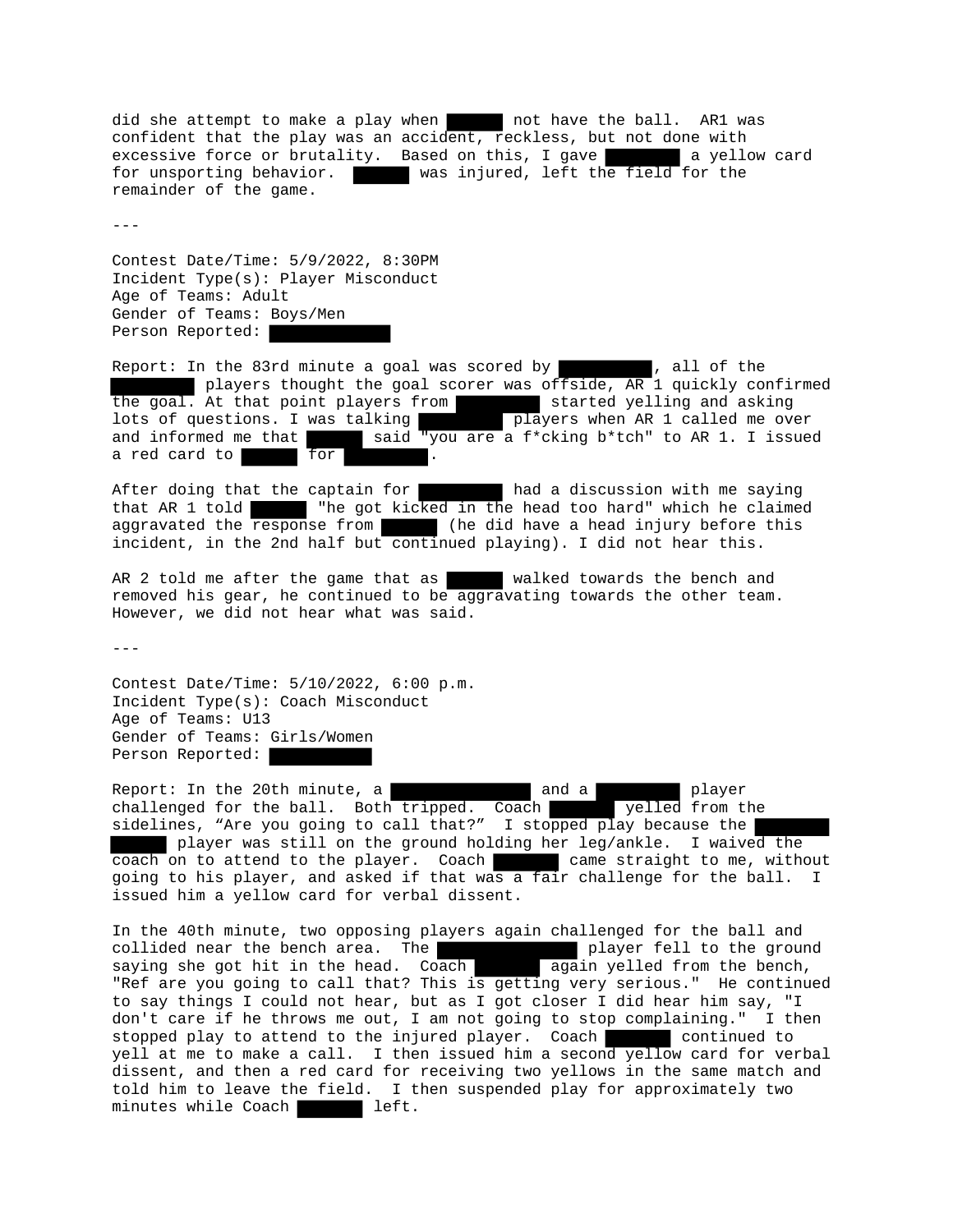In both incidents, the injured player got up and left the field on their own power withing a few seconds. Both players also eventually returned to the game.

‐‐‐

Contest Date/Time: 5/10/2022, 5:00 p.m. Incident Type(s): Coach Misconduct Age of Teams: U9 Gender of Teams: Boys/Men Person Reported:

Report: In the  $2^{nd}$  half, was loudly questioning my calls. I did not address him. Late the in match complained about another decision and told me he was going to be talking to my supervisor about my reffing ability. I gave him a red card for abusing me.

---

Contest Date/Time: 05/10/2022, 5:30 Incident Type(s): Player Misconduct Age of Teams: U12 Gender of Teams: Boys/Men Person Reported:

Report: In the third minute of the game, there was a slide tackle from behind by **Extract 2** of the state of the state of the state of the state of the state of the state of the state of the state of the state of the state of the state of the state of the state of the state of the state of the state called the coach onto the field since the player was injured.

I then conferred with the AR and we both concluded that there were no other defenders (besides the keeper) between the offense and the goal, so it was a clear DOGSO. I then upgraded the card to a red card and sent off

I then explained the call to the coach, who disagreed with the upgrade, but was polite in the discussion.

---

Contest Date/Time: 5/12/2022, 6:30 pm Incident Type(s): Coach Misconduct, Spectator Misconduct Age of Teams: U14 Gender of Teams: Boys/Men Person Reported: parents, coach

Report: Match terminated 1 minute early due to home fans verbally abusing and using threatening language to AR and center official.

The triggering incident was AR2 flagging a foul and motioning for a card to be given. This occurred in front of the parent section. A barrage of insults and profanity were directed at the AR.

The sideline was no longer a safe work space. I terminated the game.